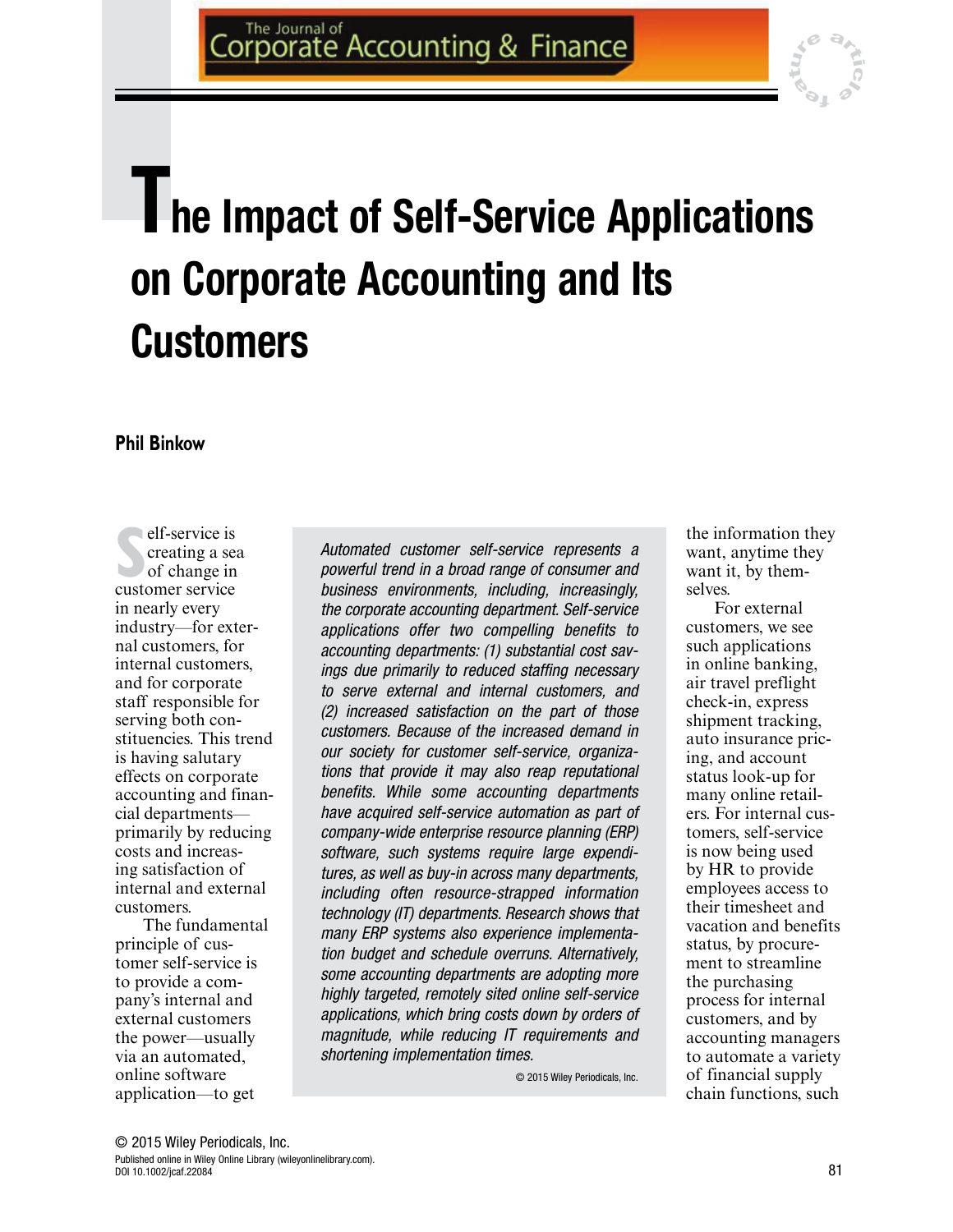as expense reporting and online vendor access to invoice status.

Such automated customer self‐service provides two major benefits: First, it reduces staff time spent in conversations and correspondence with customers, which translates to significant cost savings. Second, it increases customer satisfaction, which additionally supports corporate branding and reputation.

### COST SAVINGS FROM SELF‐SERVICE

Using online vendor access to invoice status as an example, cost savings are easy to ascertain. Empirical evidence gathered from clients of Financial Operations Networks suggests that approximately 11% of all invoices received by the accounts payable department of a purchaser company generate a vendor query—such as payment timing, invoice approval, reconciliation, or other issues. In fact, a 2013 study identified late payments as the single most common vendor complaint about AP departments (The Accounts Payable Network [TAPN], 2013).

While such inquiries often come directly to the accounts payable department via phone or e‐mail, vendors often direct their invoice status questions to the procurement department, or directly to the individual who initiated the purchase. Companies that have tracked these queries report that such vendor inquiries normally require about eight minutes of AP staff time to resolve. In response to such queries, staff members, in essence acting as research intermediaries, typically access the accounting

department database, then report invoice status to the supplier orally or via e-mail. When staff in another department contact AP on behalf of a vendor, of course, the workload doubles.

Thus, an accounts payable department that processes only 10,000 invoices a month will likely answer questions on about 1,100 of them. Using the eight‐minute‐per‐call benchmark, such a volume of inquiries will require about 146 hours per month of staff time. Assuming a fully loaded staff cost of \$30 per hour, this would amount to an annual cost of some \$52,560 to answer vendor invoice queries. Of course, for multibillion‐dollar firms, such as members of the Fortune 500, which typically process tens or even hundreds of thousands of invoices per month, these customer service activities can incur staff costs in the low to mid six figures annually.

Increasingly, companies are reducing costs associated with such staff‐intensive duties through automation. For example, vendor inquiries that are handled through automated online portals allow suppliers to bypass direct staff involvement in about 80% of cases. Vendors initiating queries may securely access an invoice status portal and *directly* ascertain the status of their invoices.

#### INTERNAL AND EXTERNAL CUSTOMERS PREFER SELF‐SERVICE

Not only do such automated customer service systems reduce accounting department staff time and cost, they are also generally welcomed by its internal and external

customers. Using vendor invoice status as an example: When AP staff and those in other departments are called on to research invoice status, they are performing a relatively unchallenging, low‐value task. What's more, vendors who request a status update are often disgruntled about a perceived payment delay and/ or may be cash strapped and feeling desperate. Such vendors may take out their impatience and sometimes anger on staff at the buyer company. This obviously increases stress levels for company staff.

However, anecdotal evidence from companies that use automated systems indicates that, like most consumers, corporate accounting departments' external customers actually *prefer* "anytime, anywhere" selfservice systems. It's instructive to review recent research on the growing customer preference for automated self‐service and on its effect on corporate reputation.

Forrester reports that as of 2014, "web self‐service was the most widely used communications channel for customer service, surpassing the use of the voice channel for the first time." Based on this research, Forrester predicts that "customers will continue to demand effortless interactions over web and mobile self‐service channels" (Legget, 2014).

Another recent study confirms this preference, noting that "across every generation, online customer service is currently the most preferred type of customer service." For so‐called Millennials, 19 to 37 years of age, they report, this preference for online self‐ service is even stronger. What's more, the study authors found,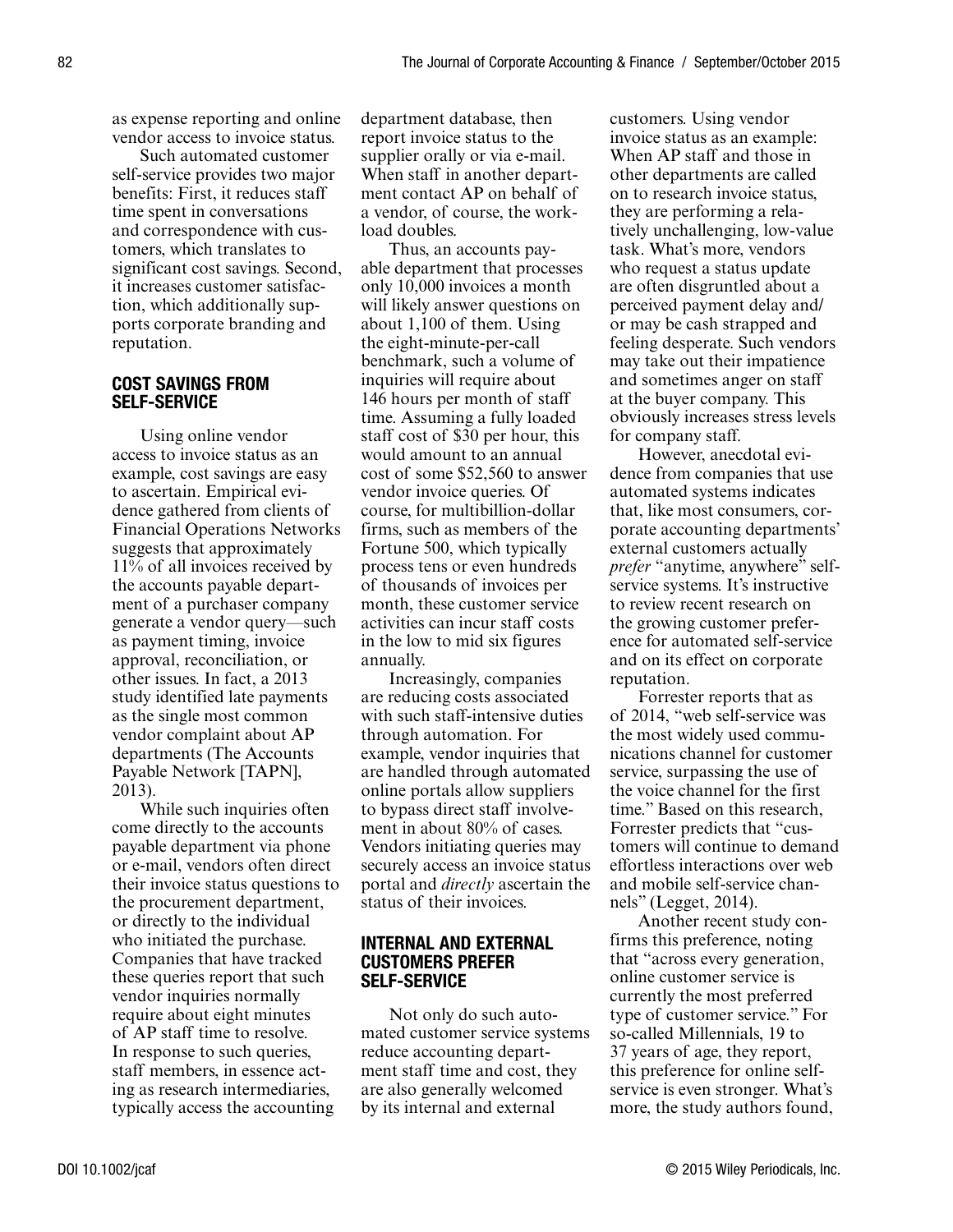self‐service that leads to resolution of a customer's issue can improve a company's reputation. It concludes that "65% of all Americans say they feel good about themselves and the company when they can solve a problem without talking to customer service" (Dorsey & Gagnon, 2015).

### OBSTACLES TO SELF‐SERVICE ADOPTION

With such momentum driving toward automated self‐ service, we can fairly ask why so few financial departments have adopted software systems that provide it. In fact, a 2013 study showed that only 11% of companies had implemented an accounts payable customer service web portal (TAPN, 2013).

Reasons for relatively slow adoption of automated customer service solutions by corporate accounting can be narrowed to five primary issues, the first three of which relate to company‐wide enterprise resource planning (ERP) software, which ties together various information systems within a company, including financial and accounting functions.

These five obstacles are (1) high initial cost of complex, multifunction ERP platforms; (2) shortcomings of ERP software, of which self‐service accounting modules may be a part; (3) ERP systems generally must be implemented universally by entire companies, thus requiring buy‐in across numerous operational (and corporate political) territories; (4) limited corporate IT resources necessary to implement automated customer service solutions; and (5) security concerns relating to protection of proprietary

company and vendor financial information.

Nonetheless, developers of automated customer service software have over recent years streamlined and refined their systems to overcome many of these obstacles. In particular, the advent of software‐as‐a‐ service (SaaS)‐based software systems, which address specific accounting applications, have substantially changed the implementation complexity and cost equations for automated customer service applications.

- 1. *Cost*. While implementing large‐scale ERP systems still requires a major investment—averaging \$7.1 million yearly (or 5.5% of an organization's annual revenue)—one industry study shows that this cost has dropped by as much as 30% from previous years (Panorama Consulting Services, 2013). On the other end of the automation spectrum, the implementation cost of more targeted, SaaS applications is substantially lower, corresponding with their greater simplicity and narrower focus. For example, a fully functional SaaS‐based AP vendor self‐service portal can be maintained for less than \$10,000 per year with one‐time installation costs in the low four figures—a small fraction of expected annual savings.
- 2. *ERP shortcomings*. While the ERP systems market continues to grow, doubts about early‐version shortcomings have not been completely erased. Budget and scheduling overruns continue to plague a majority of ERP projects, and some 60% of one study's respondents

report they realized less than half the benefits they anticipated (Panorama Consulting Services, 2013). On the other hand, implementation costs of smaller‐scale automation solutions in corporate finance are understandably more controllable. Financial Operations Networks, for example, guarantees fixed‐price implementation and operating costs for its SaaS‐based InvoiceInfo portal. Likewise, since the functionality of such targeted solutions is less complex, the realization of their benefits is clearer and more immediate.

- 3. *Universal ERP adoption*. Most ERP systems attempt to link human resources, procurement, customer services, corporate performance and governance, production, distribution, and sales, in addition to accounting functions. Designing and implementing such universal solutions necessarily requires substantial coordination among departments and corporate political forces. Not surprisingly, most schedule overruns of ERP project implementation are blamed on organizational issues. By contrast, smaller‐ scope automated financial solutions, such as the SaaS‐ based AP self‐service vendor portal, will generally require buy‐in and coordination only by corporate financial and IT departments (and occasionally procurement). Indeed, the scope, cost, and process for such narrowly focused solutions make them commensurately simpler and more easily navigated.
- 4. *IT services*. Scarce corporate IT resources are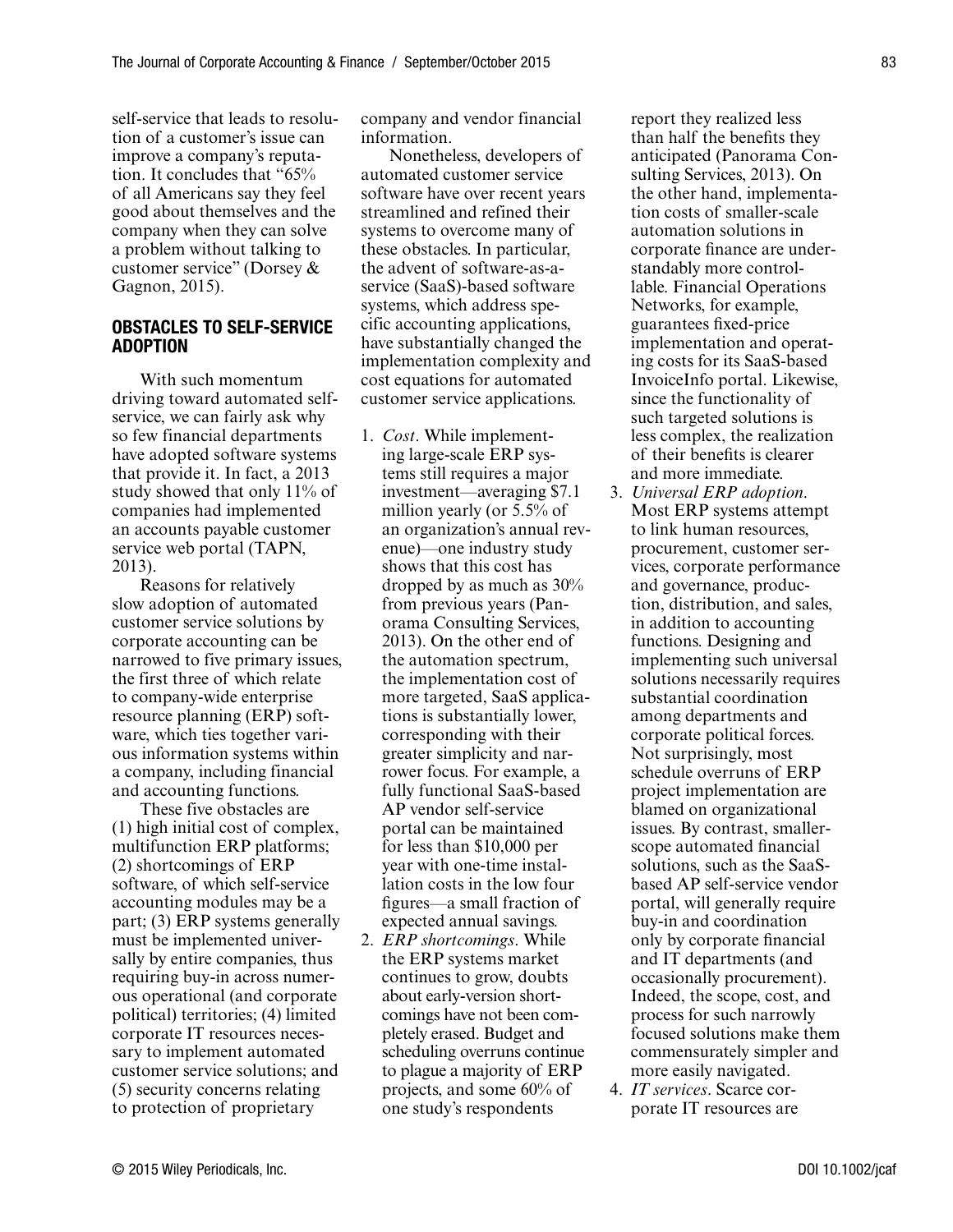increasingly the focus of fierce competition among a company's departments for their wide variety of information needs. Given the broad scope of ERP projects, it's no surprise that the IT department is critical to their implementation. Indeed, an ERP project will represent both a major draw on IT resources and a substantial portion of the project's internal cost. Average implementation of an ERP system today requires almost 18 months, requiring continuous IT department involvement (Panorama Consulting Services, 2013). For comparison, implementation of Financial Operations Networks' InvoiceInfo automated vendor portal generally requires less than 16 IT staff hours and is on average implemented within 10 business days.

5. *Security concerns*. Whenever a company makes its financial data available through an automated system to outside or even internal entities—whether customers, vendors, or staff—security concerns become justifiably paramount. Because most complex ERP systems are maintained on premises, ultimate responsibility for security falls to the IT department. In the wake of much‐publicized security threats, such responsibility requires increased IT spending. Alternatively, ERP consultant Panorama Consulting Services (2013) finds that externally hosted

providers "typically provide more secure and reliable solutions … which is an important point for executives to consider during the software selection process."

#### THE INEVITABILITY OF AUTOMATED CUSTOMER SELF‐ SERVICE IN THE CORPORATE ACCOUNTING DEPARTMENT

Automated customer self‐ service is a rapidly growing, seemingly inevitable trend in both consumer and business worlds. The increased adoption of online self‐service is motivated by two powerful forces: cost reduction and customer preference. The effects of these forces are playing out increasingly in corporate accounting departments, despite some obstacles to implementing automated systems. An automated vendor invoice status portal, for example, can immediately effect as much as hundreds of thousands of dollars in savings annually for an investment only a small fraction of that amount. A majority of customers across all demographics, but particularly Millennials, show a distinct and growing preference for online customer service. Companies may also be able to realize an added *reputational* benefit of automated customer self‐ service, since research shows that such automated solutions make customers feel better both about themselves and the company providing the service. While some ERP software may comprise modules that deliver

automated features to corporate accounting departments, these complex, large‐scale ERP solutions are fraught with high entry costs and long implementation periods, and overruns in both areas are common. Highly targeted, remotely sited (such as SaaS) applications that address specific accounting functions, such as online vendor invoice status information, mitigate such problems by offering simpler and lower‐cost, as well as easier‐ and faster‐ to‐implement systems. While some adopters of automated accounting software have hesitated to implement systems hosted offsite because of security concerns, expert experience indicates that such systems actually offer superior security protection compared with on‐premise‐hosted solutions.

## **REFERENCES**

- The Accounts Payable Network. (2013, August). Benchmarks: Accounts payable customer service (p. 20). Retrieved April 23, 2015, from https:// www.theaccountspayablenetwork.com/ benchmarking/results/item/ 10715-benchmarks-accountspayable-customer-service
- Dorsey, J., & Gagnon, J. (2015). The Aspect consumer experience index (pp. 12–13). Phoenix, AZ: Aspect Software and the Center for Generational Kinetics. Retrieved May 4, 2015, from http:// www.aspect.com/millennials.
- Legget, K. (2014, December). Forrester's top trends for customer service in 2015. *Kate Legget's Blog*. Retrieved from http://blogs.forrester.com/kate\_ leggett/14-12-17-forresters\_top\_trends\_ for\_customer\_service\_in\_2015
- Panorama Consulting Services. (2013). 2013 ERP report (pp. 2, 16, 14). Retrieved May 2, 2015, from http:// Panorama-Consulting.com/resourcecenter/2013-erp-report/